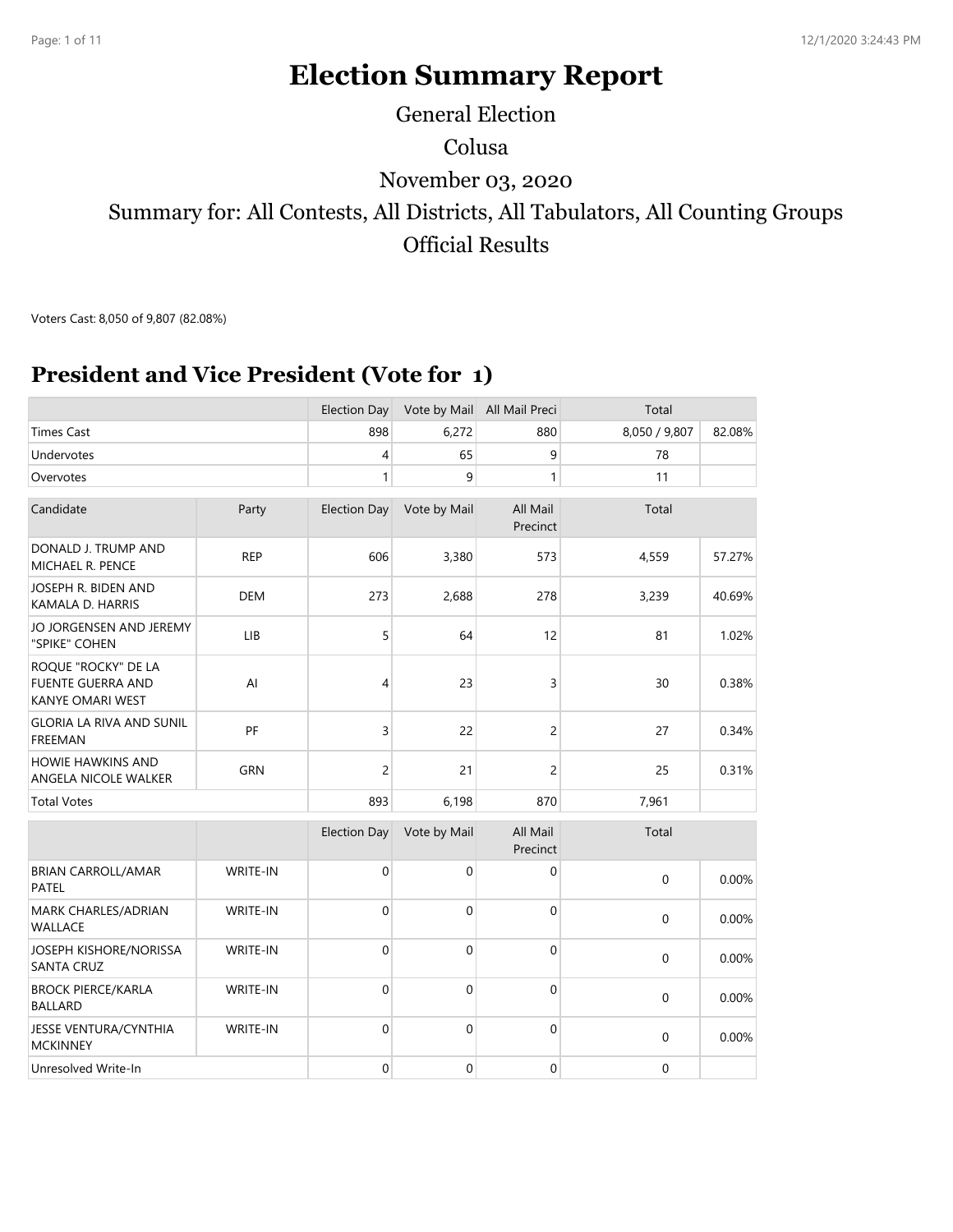#### **US Rep Congress Dist 3 (Vote for 1)**

|                        |            | Election Day        | Vote by Mail | All Mail Preci       | Total         |        |
|------------------------|------------|---------------------|--------------|----------------------|---------------|--------|
| <b>Times Cast</b>      |            | 898                 | 6,272        | 880                  | 8,050 / 9,807 | 82.08% |
| Undervotes             |            | 64                  | 268          | 42                   | 374           |        |
| Overvotes              |            | 0                   | 0            | 0                    | 0             |        |
| Candidate              | Party      | Election Day        | Vote by Mail | All Mail<br>Precinct | Total         |        |
| <b>TAMIKA HAMILTON</b> | <b>REP</b> | 560                 | 3,231        | 537                  | 4,328         | 56.38% |
| <b>JOHN GARAMENDI</b>  | DEM        | 274                 | 2,773        | 301                  | 3,348         | 43.62% |
| <b>Total Votes</b>     |            | 834                 | 6,004        | 838                  | 7,676         |        |
|                        |            | <b>Election Day</b> | Vote by Mail | All Mail<br>Precinct | Total         |        |
| Unresolved Write-In    |            | $\mathbf 0$         | 0            | 0                    | 0             |        |

### **Assembly Member Dist 3 (Vote for 1)**

|                        |            | Election Day        | Vote by Mail | All Mail Preci       | Total         |        |
|------------------------|------------|---------------------|--------------|----------------------|---------------|--------|
| <b>Times Cast</b>      |            | 496                 | 3,149        | 623                  | 4,268 / 5,061 | 84.33% |
| Undervotes             |            | 26                  | 100          | 16                   | 142           |        |
| Overvotes              |            | 0                   |              | 0                    |               |        |
| Candidate              | Party      | Election Day        | Vote by Mail | All Mail<br>Precinct | Total         |        |
| <b>JAMES GALLAGHER</b> | <b>REP</b> | 383                 | 2,127        | 490                  | 3,000         | 72.73% |
| JAMES R. HENSON        | <b>DEM</b> | 87                  | 921          | 117                  | 1,125         | 27.27% |
| <b>Total Votes</b>     |            | 470                 | 3,048        | 607                  | 4,125         |        |
|                        |            | <b>Election Day</b> | Vote by Mail | All Mail<br>Precinct | Total         |        |
| Unresolved Write-In    |            | 0                   | $\mathbf 0$  | 0                    | 0             |        |

#### **Assembly Member Dist 4 (Vote for 1)**

|                             |            | Election Day        | Vote by Mail | All Mail Preci       | Total         |        |
|-----------------------------|------------|---------------------|--------------|----------------------|---------------|--------|
| <b>Times Cast</b>           |            | 402                 | 3,123        | 257                  | 3,782 / 4,746 | 79.69% |
| Undervotes                  |            | 21                  | 116          | 12                   | 149           |        |
| Overvotes                   |            | 0                   | 0            | 0                    | 0             |        |
| Candidate                   | Party      | <b>Election Day</b> | Vote by Mail | All Mail<br>Precinct | Total         |        |
| <b>CECILIA AGUIAR-CURRY</b> | <b>DEM</b> | 174                 | 1,583        | 117                  | 1,874         | 51.58% |
| <b>MATTHEW L. NELSON</b>    | <b>REP</b> | 207                 | 1,424        | 128                  | 1,759         | 48.42% |
| <b>Total Votes</b>          |            | 381                 | 3,007        | 245                  | 3,633         |        |
|                             |            | <b>Election Day</b> | Vote by Mail | All Mail<br>Precinct | Total         |        |
| Unresolved Write-In         |            | 0                   | 0            | $\mathbf 0$          | 0             |        |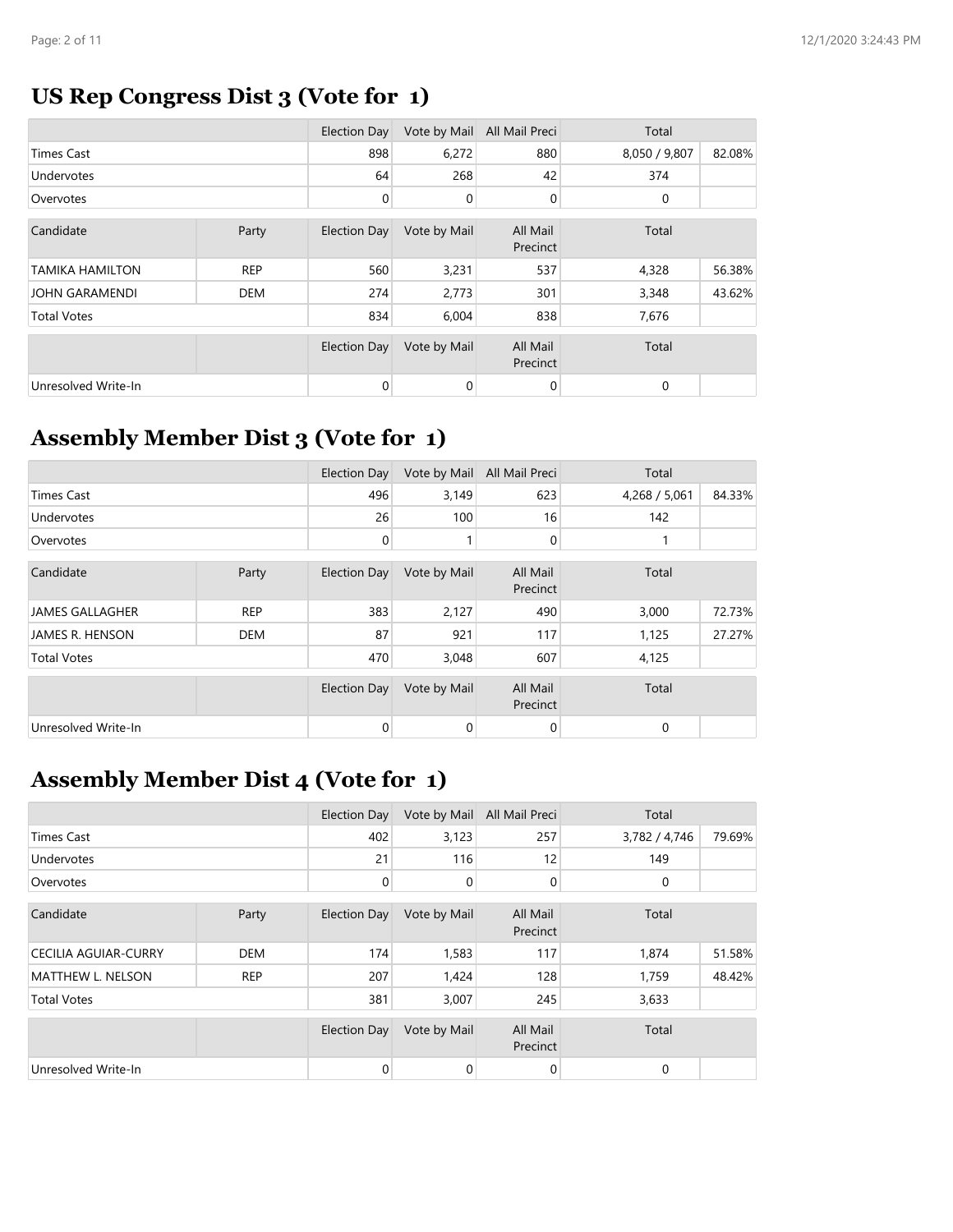#### **Colusa Co Bd Ed, TRA4 2-yr. term (Vote for 1)**

|                             |       | Election Day        | Vote by Mail | All Mail Preci       | Total         |        |
|-----------------------------|-------|---------------------|--------------|----------------------|---------------|--------|
| <b>Times Cast</b>           |       | 160                 | 1,381        | 229                  | 1,770 / 2,196 | 80.60% |
| Undervotes                  |       | 31                  | 150          | 30                   | 211           |        |
| Overvotes                   |       | 0                   | 0            |                      |               |        |
| Candidate                   | Party | <b>Election Day</b> | Vote by Mail | All Mail<br>Precinct | Total         |        |
| <b>CRISTY JAYNE EDWARDS</b> |       | 73                  | 716          | 120                  | 909           | 58.34% |
| LYNN BOWEN BURNHAM          |       | 56                  | 515          | 78                   | 649           | 41.66% |
| <b>Total Votes</b>          |       | 129                 | 1,231        | 198                  | 1,558         |        |
|                             |       | <b>Election Day</b> | Vote by Mail | All Mail<br>Precinct | Total         |        |
| Unresolved Write-In         |       | 0                   | 0            | $\mathbf 0$          | 0             |        |

### **Colusa USD (Vote for 3)**

|                       |       | <b>Election Day</b> | Vote by Mail | All Mail Preci       | Total         |        |
|-----------------------|-------|---------------------|--------------|----------------------|---------------|--------|
| <b>Times Cast</b>     |       | 441                 | 2,563        | 196                  | 3,200 / 3,819 | 83.79% |
| Undervotes            |       | 436                 | 2,277        | 199                  | 2,912         |        |
| Overvotes             |       | $\mathbf 0$         | 0            | 0                    | 0             |        |
| Candidate             | Party | <b>Election Day</b> | Vote by Mail | All Mail<br>Precinct | Total         |        |
| ERIN E. STEIDLMAYER   |       | 251                 | 1,652        | 123                  | 2,026         | 30.29% |
| MELISSA YERXA ORTIZ   |       | 228                 | 1,351        | 90                   | 1,669         | 24.96% |
| KELLI GRIFFITH-GARCIA |       | 230                 | 1,315        | 94                   | 1,639         | 24.51% |
| MICHAEL W. PHENICIE   |       | 178                 | 1,094        | 82                   | 1,354         | 20.25% |
| <b>Total Votes</b>    |       | 887                 | 5,412        | 389                  | 6,688         |        |
|                       |       | <b>Election Day</b> | Vote by Mail | All Mail<br>Precinct | Total         |        |
| Unresolved Write-In   |       | 0                   | 0            | 0                    | 0             |        |

#### **Pierce JUSD (Vote for 3)**

|                      |       | Election Day        | Vote by Mail | All Mail Preci       | Total         |        |
|----------------------|-------|---------------------|--------------|----------------------|---------------|--------|
| <b>Times Cast</b>    |       | 216                 | 1,622        | 173                  | 2,011 / 2,435 | 82.59% |
| <b>Undervotes</b>    |       | 199                 | 1,412        | 172                  | 1,783         |        |
| Overvotes            |       | 0                   | 3            | 0                    | 3             |        |
| Candidate            | Party | Election Day        | Vote by Mail | All Mail<br>Precinct | Total         |        |
| GEORGE GREEN, JR.    |       | 109                 | 905          | 79                   | 1,093         | 25.74% |
| ABEL GOMEZ, SR.      |       | 118                 | 877          | 75                   | 1,070         | 25.19% |
| JOHN R. FRIEL, SR.   |       | 123                 | 834          | 87                   | 1,044         | 24.58% |
| <b>SCOTT ARENS</b>   |       | 71                  | 545          | 65                   | 681           | 16.03% |
| MATTHEW D. WILKERSON |       | 28                  | 290          | 41                   | 359           | 8.45%  |
| <b>Total Votes</b>   |       | 449                 | 3,451        | 347                  | 4,247         |        |
|                      |       | <b>Election Day</b> | Vote by Mail | All Mail<br>Precinct | Total         |        |
| Unresolved Write-In  |       | 0                   | 0            | 0                    | 0             |        |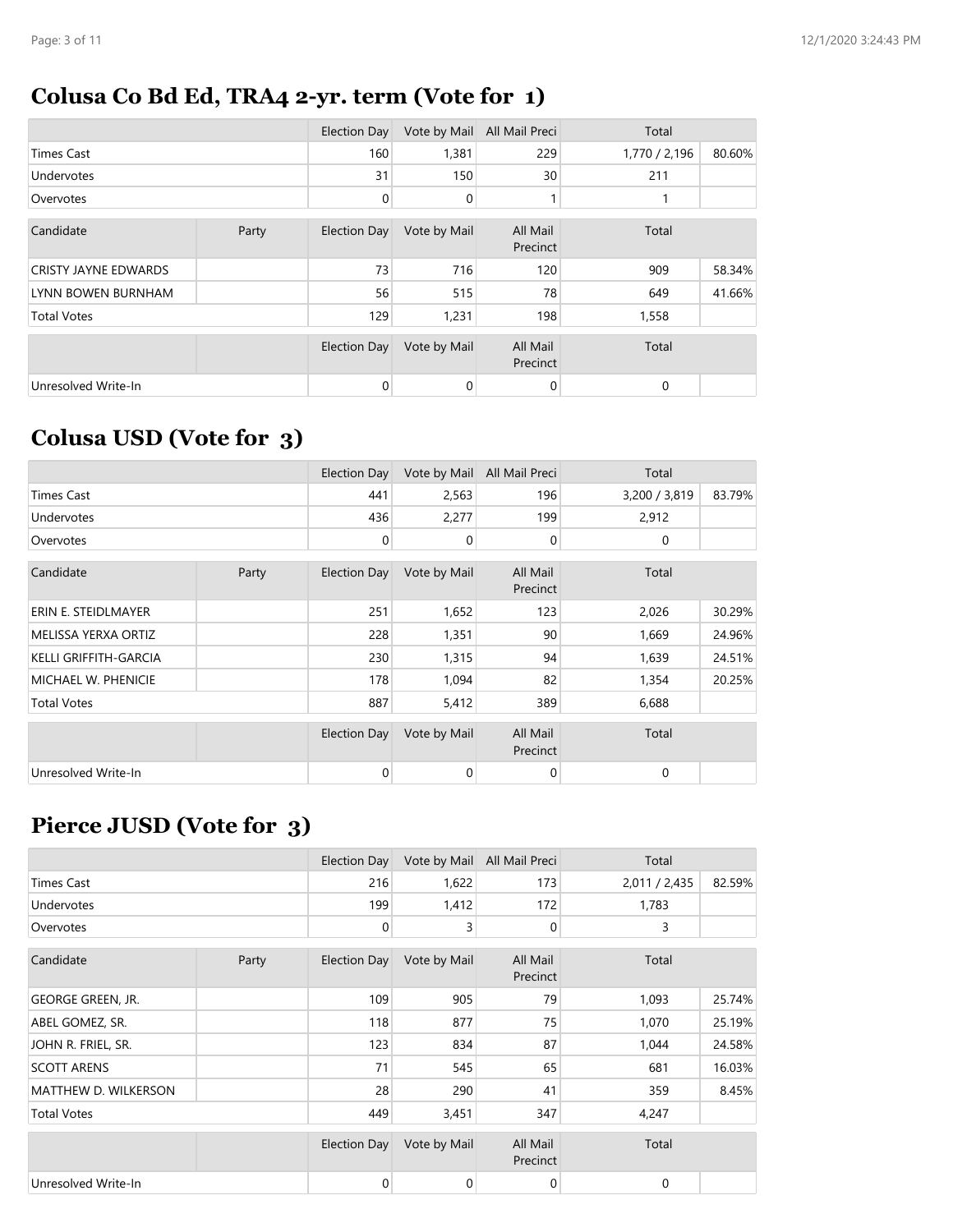# **Williams USD (Vote for 3)**

|                     |       | <b>Election Day</b> | Vote by Mail | All Mail Preci       | Total         |        |
|---------------------|-------|---------------------|--------------|----------------------|---------------|--------|
| Times Cast          |       | 186                 | 1,501        | 66                   | 1,753 / 2,290 | 76.55% |
| Undervotes          |       | 265                 | 1,505        | 69                   | 1,839         |        |
| Overvotes           |       | 0                   | 3            | $\mathbf 0$          | 3             |        |
| Candidate           | Party | <b>Election Day</b> | Vote by Mail | All Mail<br>Precinct | Total         |        |
| KATHLEEN BAUTISTA   |       | 96                  | 924          | 45                   | 1,065         | 31.17% |
| <b>CESAR PEREZ</b>  |       | 84                  | 842          | 30                   | 956           | 27.98% |
| PATRICIA ASH        |       | 58                  | 755          | 42                   | 855           | 25.02% |
| ALEJANDRA LOPEZ     |       | 55                  | 474          | 12                   | 541           | 15.83% |
| <b>Total Votes</b>  |       | 293                 | 2,995        | 129                  | 3,417         |        |
|                     |       | <b>Election Day</b> | Vote by Mail | All Mail<br>Precinct | Total         |        |
| Unresolved Write-In |       | 0                   | 0            | $\mathbf 0$          | $\mathbf 0$   |        |

### **County Supervisor Dist 2 (Vote for 1)**

|                                |       | <b>Election Day</b> | Vote by Mail | All Mail Preci       | Total         |        |
|--------------------------------|-------|---------------------|--------------|----------------------|---------------|--------|
| <b>Times Cast</b>              |       | 169                 | 1,213        | 369                  | 1,751 / 2,073 | 84.47% |
| Undervotes                     |       | 14                  | 80           | 26                   | 120           |        |
| Overvotes                      |       |                     | 0            | $\mathbf 0$          |               |        |
| Candidate                      | Party | Election Day        | Vote by Mail | All Mail<br>Precinct | Total         |        |
| <b>DAURICE KALFSBEEK SMITH</b> |       | 85                  | 575          | 204                  | 864           | 53.01% |
| DAVE B. MARKSS                 |       | 69                  | 558          | 139                  | 766           | 46.99% |
| <b>Total Votes</b>             |       | 154                 | 1,133        | 343                  | 1,630         |        |
|                                |       | <b>Election Day</b> | Vote by Mail | All Mail<br>Precinct | Total         |        |
| Unresolved Write-In            |       | 0                   | 0            | $\mathbf 0$          | 0             |        |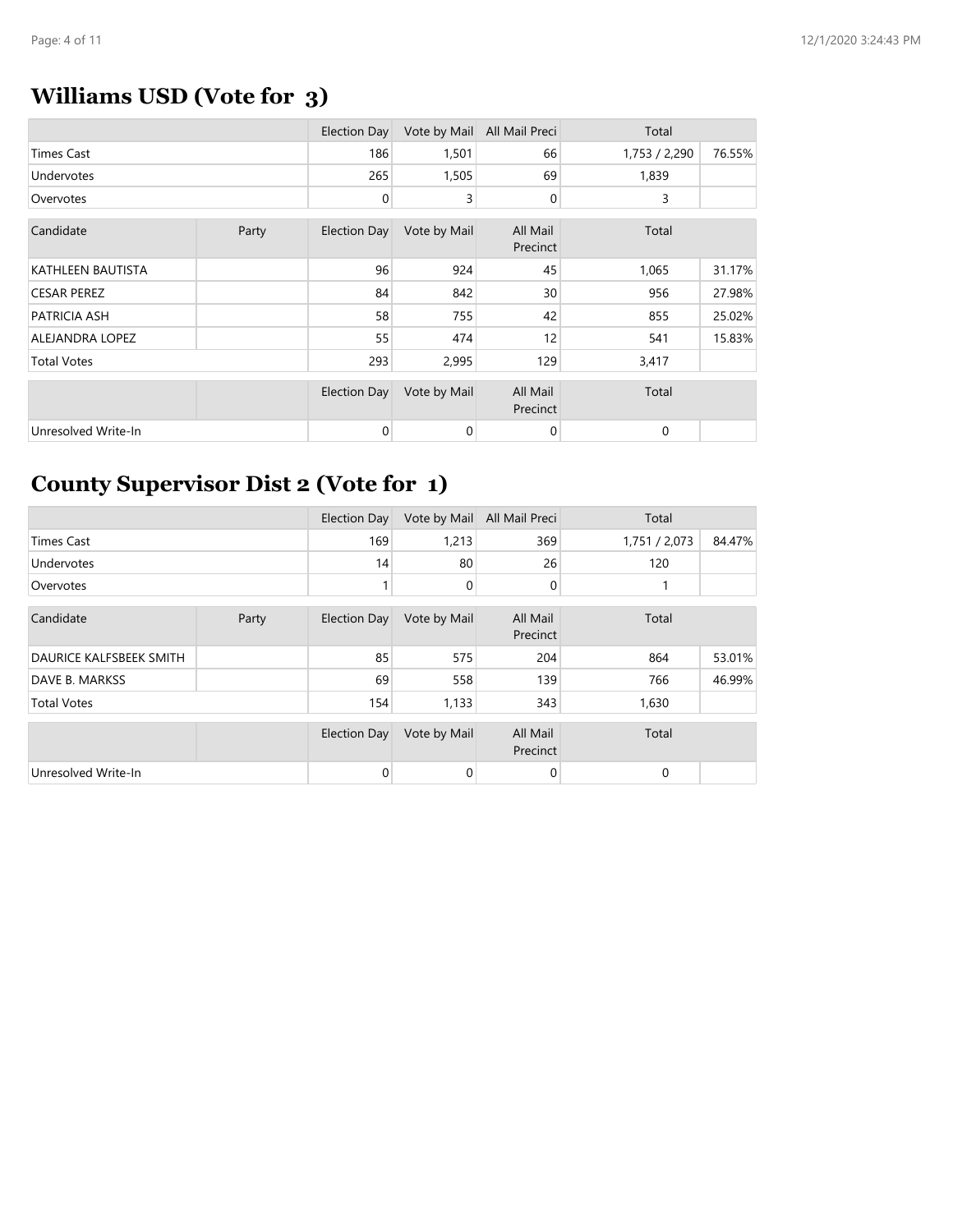#### **Colusa City Council Member (Vote for 3)**

|                        |       | Election Day        | Vote by Mail | All Mail Preci       | Total         |        |
|------------------------|-------|---------------------|--------------|----------------------|---------------|--------|
| Times Cast             |       | 374                 | 2,099        | 0                    | 2,473 / 2,964 | 83.43% |
| <b>Undervotes</b>      |       | 307                 | 1,531        | 0                    | 1,838         |        |
| Overvotes              |       | 0                   | 12           | $\mathbf 0$          | 12            |        |
| Candidate              | Party | <b>Election Day</b> | Vote by Mail | All Mail<br>Precinct | Total         |        |
| <b>GREG PONCIANO</b>   |       | 188                 | 1,121        | 0                    | 1,309         | 23.51% |
| DANIEL VACA            |       | 167                 | 901          | 0                    | 1,068         | 19.18% |
| <b>DENISE CONRADO</b>  |       | 107                 | 946          | $\mathbf 0$          | 1,053         | 18.91% |
| <b>BRENT NOBLES</b>    |       | 137                 | 716          | $\mathbf 0$          | 853           | 15.32% |
| RYAN CODORNIZ          |       | 122                 | 615          | 0                    | 737           | 13.23% |
| <b>MATTHEW REISCHE</b> |       | 94                  | 455          | $\mathbf 0$          | 549           | 9.86%  |
| <b>Total Votes</b>     |       | 815                 | 4,754        | $\mathbf 0$          | 5,569         |        |
|                        |       | Election Day        | Vote by Mail | All Mail<br>Precinct | Total         |        |
| Unresolved Write-In    |       | 0                   | 0            | $\mathbf 0$          | $\mathbf 0$   |        |

### **Colusa City Clerk (Vote for 1)**

|                     |       | Election Day        | Vote by Mail | All Mail Preci       | Total         |         |
|---------------------|-------|---------------------|--------------|----------------------|---------------|---------|
| <b>Times Cast</b>   |       | 374                 | 2,099        | 0                    | 2,473 / 2,964 | 83.43%  |
| Undervotes          |       | 66                  | 353          | 0                    | 419           |         |
| Overvotes           |       | 0                   | 0            | 0                    | 0             |         |
| Candidate           | Party | <b>Election Day</b> | Vote by Mail | All Mail<br>Precinct | Total         |         |
| SHELLY KITTLE       |       | 308                 | 1,746        | 0                    | 2,054         | 100.00% |
| <b>Total Votes</b>  |       | 308                 | 1,746        | $\Omega$             | 2,054         |         |
|                     |       | <b>Election Day</b> | Vote by Mail | All Mail<br>Precinct | Total         |         |
| Unresolved Write-In |       | 0                   | 0            | 0                    | 0             |         |

### **Colusa City Treasurer (Vote for 1)**

|                     |       | <b>Election Day</b> | Vote by Mail | All Mail Preci       | Total         |        |
|---------------------|-------|---------------------|--------------|----------------------|---------------|--------|
| <b>Times Cast</b>   |       | 374                 | 2,099        | $\Omega$             | 2,473 / 2,964 | 83.43% |
| Undervotes          |       | 57                  | 257          | 0                    | 314           |        |
| Overvotes           |       | 0                   | 0            | $\overline{0}$       | 0             |        |
| Candidate           | Party | <b>Election Day</b> | Vote by Mail | All Mail<br>Precinct | Total         |        |
| <b>DEVIN KELLEY</b> |       | 170                 | 974          | $\mathbf 0$          | 1,144         | 52.99% |
| <b>ROBIN RAUCH</b>  |       | 147                 | 868          | $\mathbf 0$          | 1,015         | 47.01% |
| <b>Total Votes</b>  |       | 317                 | 1,842        | 0                    | 2,159         |        |
|                     |       | <b>Election Day</b> | Vote by Mail | All Mail<br>Precinct | Total         |        |
| Unresolved Write-In |       | 0                   | 0            | 0                    | 0             |        |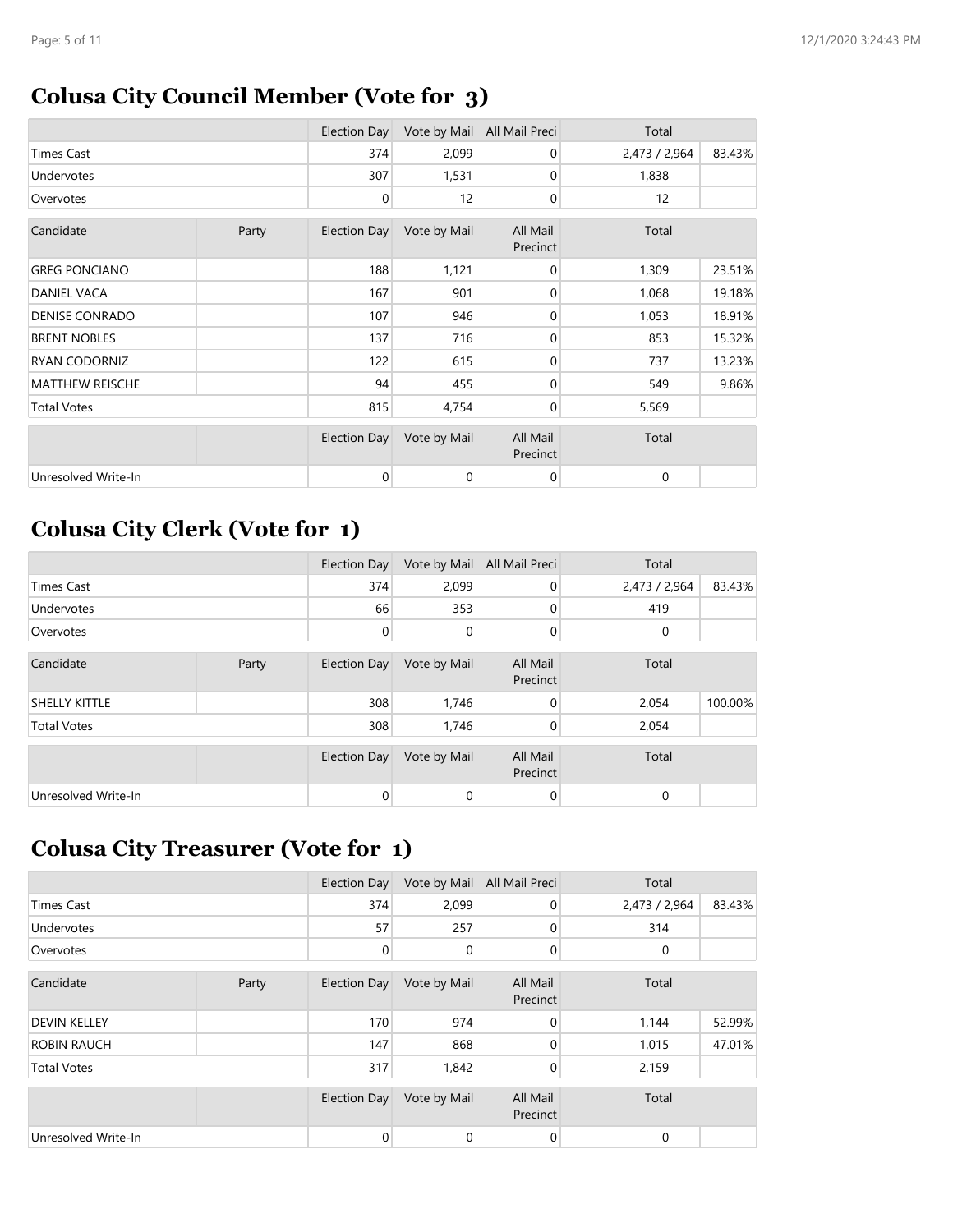### **Williams City Council Member (Vote for 2)**

|                        |       | Election Day        | Vote by Mail | All Mail Preci       | Total         |        |  |
|------------------------|-------|---------------------|--------------|----------------------|---------------|--------|--|
| <b>Times Cast</b>      |       | 163                 | 1,222        | $\mathbf 0$          | 1,385 / 1,852 | 74.78% |  |
| <b>Undervotes</b>      |       | 124                 | 715          | $\mathbf 0$          | 839           |        |  |
| Overvotes              |       | 0                   | 0            | $\mathbf 0$          | 0             |        |  |
| Candidate              | Party | <b>Election Day</b> | Vote by Mail | All Mail<br>Precinct | Total         |        |  |
| <b>DON PARSONS</b>     |       | 65                  | 597          | $\Omega$             | 662           | 34.28% |  |
| ROBERTO MENDOZA        |       | 72                  | 564          | 0                    | 636           | 32.94% |  |
| JOHN J. TROUGHTON, JR. |       | 65                  | 568          | $\Omega$             | 633           | 32.78% |  |
| <b>Total Votes</b>     |       | 202                 | 1,729        | $\mathbf 0$          | 1,931         |        |  |
|                        |       | <b>Election Day</b> | Vote by Mail | All Mail<br>Precinct | Total         |        |  |
| Unresolved Write-In    |       | 0                   | 0            | 0                    | 0             |        |  |

### **Williams City Clerk (Vote for 1)**

|                       |       | Election Day | Vote by Mail | All Mail Preci       | Total         |         |
|-----------------------|-------|--------------|--------------|----------------------|---------------|---------|
| <b>Times Cast</b>     |       | 163          | 1,222        | $\overline{0}$       | 1,385 / 1,852 | 74.78%  |
| Undervotes            |       | 39           | 209          | $\mathbf 0$          | 248           |         |
| Overvotes             |       | 0            | 0            | $\mathbf{0}$         | 0             |         |
| Candidate             | Party | Election Day | Vote by Mail | All Mail<br>Precinct | Total         |         |
| <b>MARIANA PINEDA</b> |       | 124          | 1,013        | $\mathbf 0$          | 1,137         | 100.00% |
| <b>Total Votes</b>    |       | 124          | 1,013        | 0                    | 1,137         |         |
|                       |       | Election Day | Vote by Mail | All Mail<br>Precinct | Total         |         |
| Unresolved Write-In   |       | 0            | 0            | $\mathbf{0}$         | 0             |         |

### **Williams City Treasurer (Vote for 1)**

|                     |       | Election Day        | Vote by Mail | All Mail Preci       | Total         |        |
|---------------------|-------|---------------------|--------------|----------------------|---------------|--------|
| Times Cast          |       | 163                 | 1,222        | 0                    | 1,385 / 1,852 | 74.78% |
| Undervotes          |       | 163                 | 1,222        | 0                    | 1,385         |        |
| Overvotes           |       | 0                   | 0            | 0                    | $\mathbf 0$   |        |
| Candidate           | Party | <b>Election Day</b> | Vote by Mail | All Mail<br>Precinct | Total         |        |
| NO CANDIDATES FILED |       |                     |              |                      |               |        |
| <b>Total Votes</b>  |       | 0                   | 0            | $\Omega$             | $\Omega$      |        |
|                     |       | Election Day        | Vote by Mail | All Mail<br>Precinct | Total         |        |
| Unresolved Write-In |       | 0                   | 0            | 0                    | $\Omega$      |        |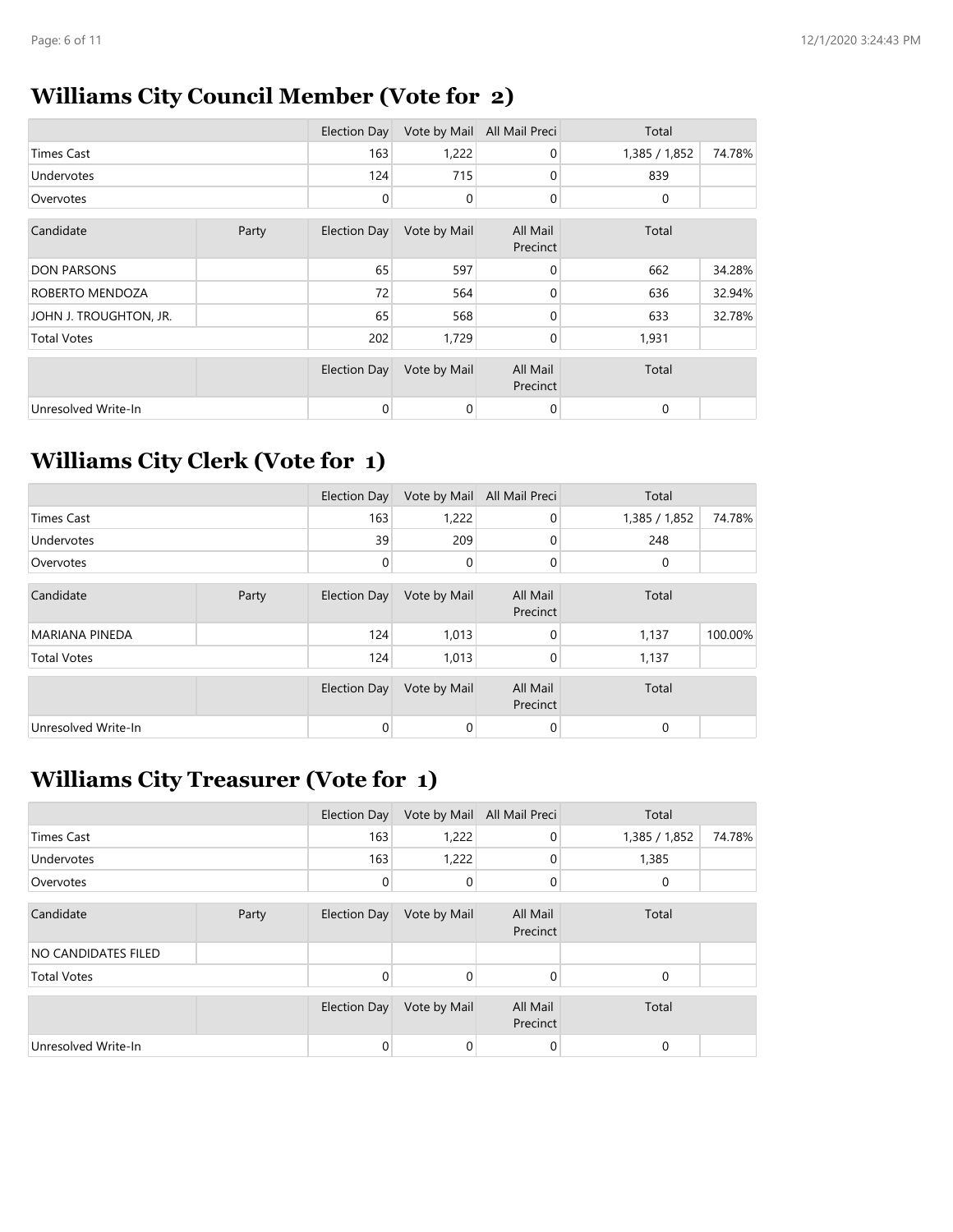# **PROPOSITION 14 (Vote for 1)**

|                     |       | Election Day        | Vote by Mail | All Mail Preci       | Total         |        |
|---------------------|-------|---------------------|--------------|----------------------|---------------|--------|
| <b>Times Cast</b>   |       | 898                 | 6,272        | 880                  | 8,050 / 9,807 | 82.08% |
| Undervotes          |       | 49                  | 204          | 25                   | 278           |        |
| Overvotes           |       | 0                   |              | 0                    |               |        |
| Candidate           | Party | Election Day        | Vote by Mail | All Mail<br>Precinct | Total         |        |
| <b>NO</b>           |       | 576                 | 3,724        | 615                  | 4,915         | 63.25% |
| <b>YES</b>          |       | 273                 | 2,343        | 240                  | 2,856         | 36.75% |
| <b>Total Votes</b>  |       | 849                 | 6,067        | 855                  | 7,771         |        |
|                     |       | <b>Election Day</b> | Vote by Mail | All Mail<br>Precinct | Total         |        |
| Unresolved Write-In |       | 0                   | 0            | 0                    | 0             |        |

#### **PROPOSITION 15 (Vote for 1)**

|                     |       | Election Day        | Vote by Mail | All Mail Preci       | Total         |        |
|---------------------|-------|---------------------|--------------|----------------------|---------------|--------|
| <b>Times Cast</b>   |       | 898                 | 6,272        | 880                  | 8,050 / 9,807 | 82.08% |
| Undervotes          |       | 31                  | 148          | 21                   | 200           |        |
| Overvotes           |       | 0                   | 3            | 0                    | 3             |        |
| Candidate           | Party | Election Day        | Vote by Mail | All Mail<br>Precinct | Total         |        |
| <b>NO</b>           |       | 632                 | 4,194        | 664                  | 5,490         | 69.96% |
| <b>YES</b>          |       | 235                 | 1,927        | 195                  | 2,357         | 30.04% |
| <b>Total Votes</b>  |       | 867                 | 6,121        | 859                  | 7,847         |        |
|                     |       | <b>Election Day</b> | Vote by Mail | All Mail<br>Precinct | Total         |        |
| Unresolved Write-In |       | 0                   | 0            | 0                    | 0             |        |

#### **PROPOSITION 16 (Vote for 1)**

|                     |       | Election Day        | Vote by Mail | All Mail Preci       | Total         |        |
|---------------------|-------|---------------------|--------------|----------------------|---------------|--------|
| <b>Times Cast</b>   |       | 898                 | 6,272        | 880                  | 8,050 / 9,807 | 82.08% |
| Undervotes          |       | 46                  | 244          | 40                   | 330           |        |
| Overvotes           |       | 0                   |              | 0                    |               |        |
| Candidate           | Party | <b>Election Day</b> | Vote by Mail | All Mail<br>Precinct | Total         |        |
| <b>NO</b>           |       | 698                 | 4,481        | 710                  | 5,889         | 76.29% |
| <b>YES</b>          |       | 154                 | 1,546        | 130                  | 1,830         | 23.71% |
| <b>Total Votes</b>  |       | 852                 | 6,027        | 840                  | 7,719         |        |
|                     |       | <b>Election Day</b> | Vote by Mail | All Mail<br>Precinct | Total         |        |
| Unresolved Write-In |       | 0                   | 0            | 0                    | 0             |        |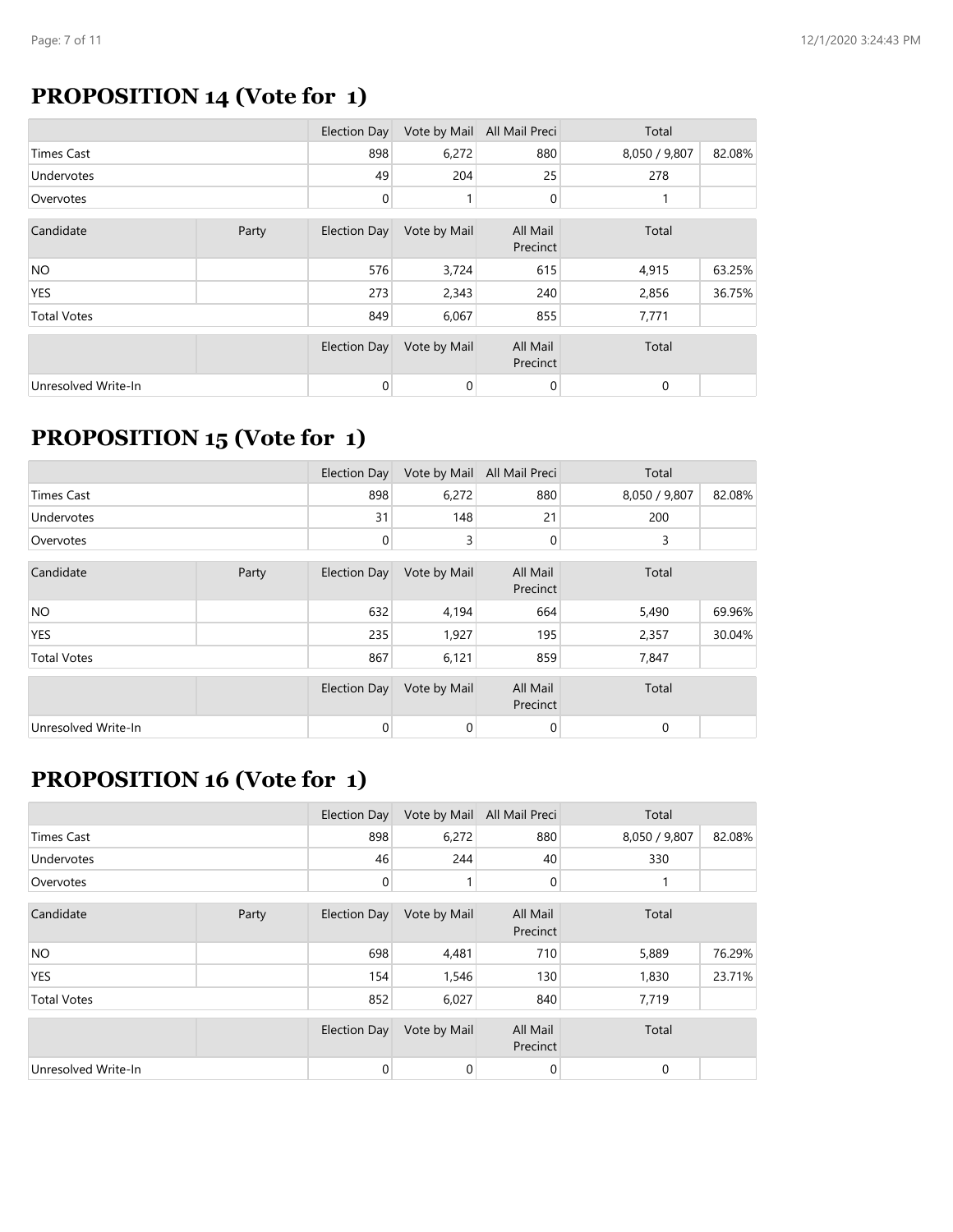### **PROPOSITION 17 (Vote for 1)**

|                     |       | Election Day        | Vote by Mail | All Mail Preci       | Total         |        |
|---------------------|-------|---------------------|--------------|----------------------|---------------|--------|
| <b>Times Cast</b>   |       | 898                 | 6,272        | 880                  | 8,050 / 9,807 | 82.08% |
| <b>Undervotes</b>   |       | 36                  | 163          | 30                   | 229           |        |
| Overvotes           |       | $\mathbf 0$         |              | 0                    |               |        |
| Candidate           | Party | Election Day        | Vote by Mail | All Mail<br>Precinct | Total         |        |
| <b>NO</b>           |       | 592                 | 3,816        | 591                  | 4,999         | 63.93% |
| <b>YES</b>          |       | 270                 | 2,292        | 259                  | 2,821         | 36.07% |
| <b>Total Votes</b>  |       | 862                 | 6,108        | 850                  | 7,820         |        |
|                     |       | <b>Election Day</b> | Vote by Mail | All Mail<br>Precinct | Total         |        |
| Unresolved Write-In |       | 0                   | 0            | $\mathbf 0$          | 0             |        |

#### **PROPOSITION 18 (Vote for 1)**

|                     |       | Election Day        | Vote by Mail | All Mail Preci       | Total         |        |
|---------------------|-------|---------------------|--------------|----------------------|---------------|--------|
| <b>Times Cast</b>   |       | 898                 | 6,264        | 880                  | 8,042 / 9,807 | 82.00% |
| Undervotes          |       | 34                  | 146          | 27                   | 207           |        |
| Overvotes           |       | 0                   | 0            | 0                    | 0             |        |
| Candidate           | Party | Election Day        | Vote by Mail | All Mail<br>Precinct | Total         |        |
| <b>NO</b>           |       | 679                 | 4,613        | 709                  | 6,001         | 76.59% |
| <b>YES</b>          |       | 185                 | 1,505        | 144                  | 1,834         | 23.41% |
| <b>Total Votes</b>  |       | 864                 | 6,118        | 853                  | 7,835         |        |
|                     |       | <b>Election Day</b> | Vote by Mail | All Mail<br>Precinct | Total         |        |
| Unresolved Write-In |       | 0                   | 0            | 0                    | 0             |        |

### **PROPOSITION 19 (Vote for 1)**

|                     |       | Election Day        | Vote by Mail | All Mail Preci       | Total         |        |
|---------------------|-------|---------------------|--------------|----------------------|---------------|--------|
| <b>Times Cast</b>   |       | 898                 | 6,249        | 880                  | 8,027 / 9,807 | 81.85% |
| <b>Undervotes</b>   |       | 49                  | 230          | 39                   | 318           |        |
| Overvotes           |       | 0                   | 0            |                      |               |        |
| Candidate           | Party | Election Day        | Vote by Mail | All Mail<br>Precinct | Total         |        |
| <b>NO</b>           |       | 534                 | 3,400        | 535                  | 4,469         | 57.98% |
| <b>YES</b>          |       | 315                 | 2,619        | 305                  | 3,239         | 42.02% |
| <b>Total Votes</b>  |       | 849                 | 6,019        | 840                  | 7,708         |        |
|                     |       | <b>Election Day</b> | Vote by Mail | All Mail<br>Precinct | Total         |        |
| Unresolved Write-In |       | 0                   | 0            | 0                    | 0             |        |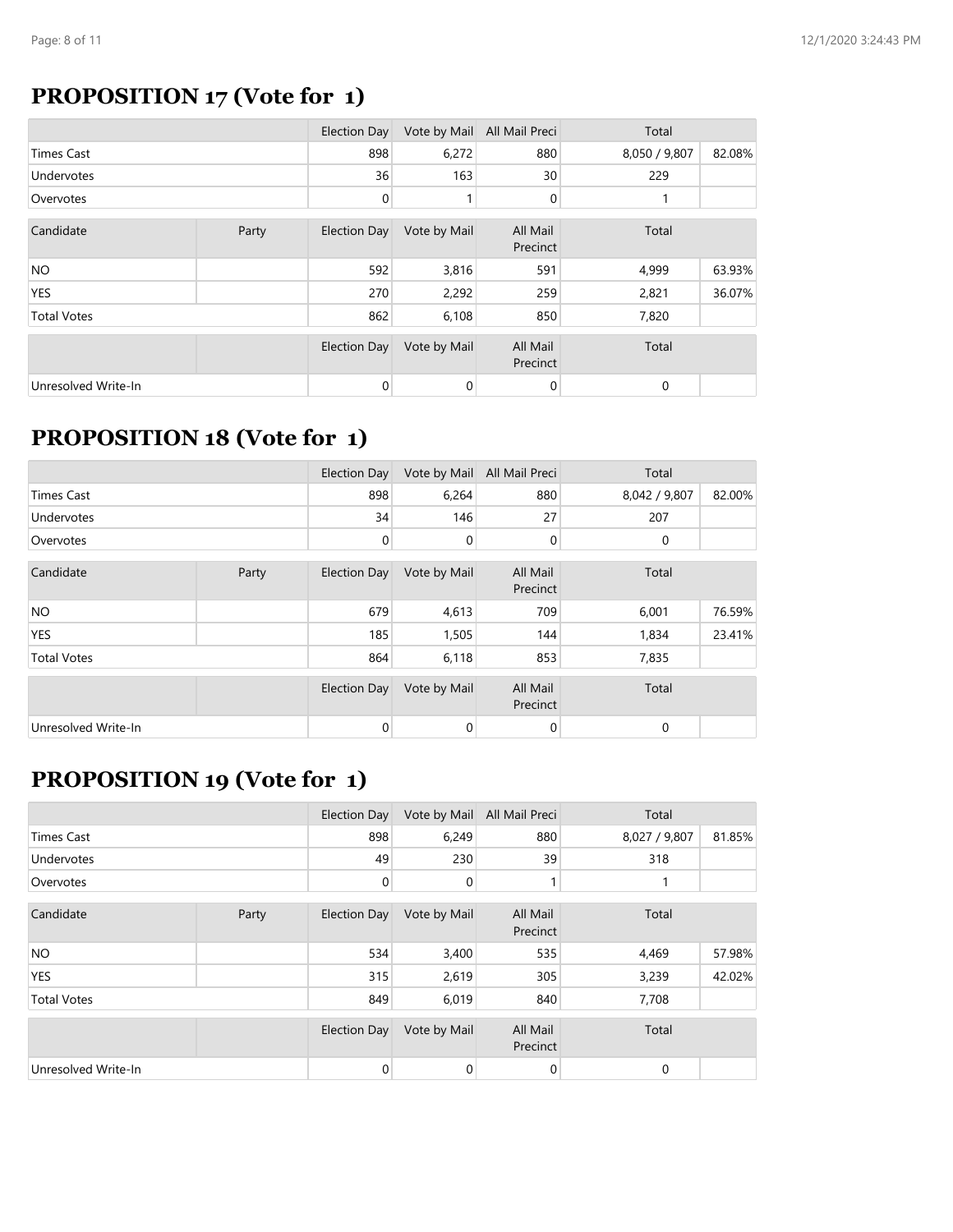#### **PROPOSITION 20 (Vote for 1)**

|                     |       | Election Day        | Vote by Mail | All Mail Preci       | Total         |        |
|---------------------|-------|---------------------|--------------|----------------------|---------------|--------|
| <b>Times Cast</b>   |       | 898                 | 6,244        | 880                  | 8,022 / 9,807 | 81.80% |
| Undervotes          |       | 42                  | 230          | 43                   | 315           |        |
| Overvotes           |       | 1                   |              |                      | 3             |        |
| Candidate           | Party | <b>Election Day</b> | Vote by Mail | All Mail<br>Precinct | Total         |        |
| <b>NO</b>           |       | 419                 | 3,163        | 400                  | 3,982         | 51.69% |
| YES                 |       | 436                 | 2,850        | 436                  | 3,722         | 48.31% |
| <b>Total Votes</b>  |       | 855                 | 6,013        | 836                  | 7,704         |        |
|                     |       | <b>Election Day</b> | Vote by Mail | All Mail<br>Precinct | Total         |        |
| Unresolved Write-In |       | 0                   | 0            | 0                    | 0             |        |

#### **PROPOSITION 21 (Vote for 1)**

|                     |       | Election Day        | Vote by Mail | All Mail Preci       | Total         |        |
|---------------------|-------|---------------------|--------------|----------------------|---------------|--------|
| <b>Times Cast</b>   |       | 898                 | 6,227        | 872                  | 7,997 / 9,807 | 81.54% |
| Undervotes          |       | 42                  | 160          | 20                   | 222           |        |
| Overvotes           |       | 0                   | 2            |                      | 3             |        |
| Candidate           | Party | Election Day        | Vote by Mail | All Mail<br>Precinct | Total         |        |
| <b>NO</b>           |       | 672                 | 4,587        | 720                  | 5,979         | 76.93% |
| <b>YES</b>          |       | 184                 | 1,478        | 131                  | 1,793         | 23.07% |
| <b>Total Votes</b>  |       | 856                 | 6,065        | 851                  | 7,772         |        |
|                     |       | <b>Election Day</b> | Vote by Mail | All Mail<br>Precinct | Total         |        |
| Unresolved Write-In |       | 0                   | 0            | 0                    | 0             |        |

### **PROPOSITION 22 (Vote for 1)**

|                     |       | Election Day        | Vote by Mail | All Mail Preci       | Total         |        |
|---------------------|-------|---------------------|--------------|----------------------|---------------|--------|
| <b>Times Cast</b>   |       | 898                 | 6,227        | 872                  | 7,997 / 9,807 | 81.54% |
| <b>Undervotes</b>   |       | 42                  | 141          | 26                   | 209           |        |
| Overvotes           |       | 0                   | 3            | 0                    | 3             |        |
| Candidate           | Party | <b>Election Day</b> | Vote by Mail | All Mail<br>Precinct | Total         |        |
| <b>YES</b>          |       | 591                 | 4,085        | 611                  | 5,287         | 67.91% |
| <b>NO</b>           |       | 265                 | 1,998        | 235                  | 2,498         | 32.09% |
| <b>Total Votes</b>  |       | 856                 | 6,083        | 846                  | 7,785         |        |
|                     |       | <b>Election Day</b> | Vote by Mail | All Mail<br>Precinct | Total         |        |
| Unresolved Write-In |       | 0                   | 0            | 0                    | 0             |        |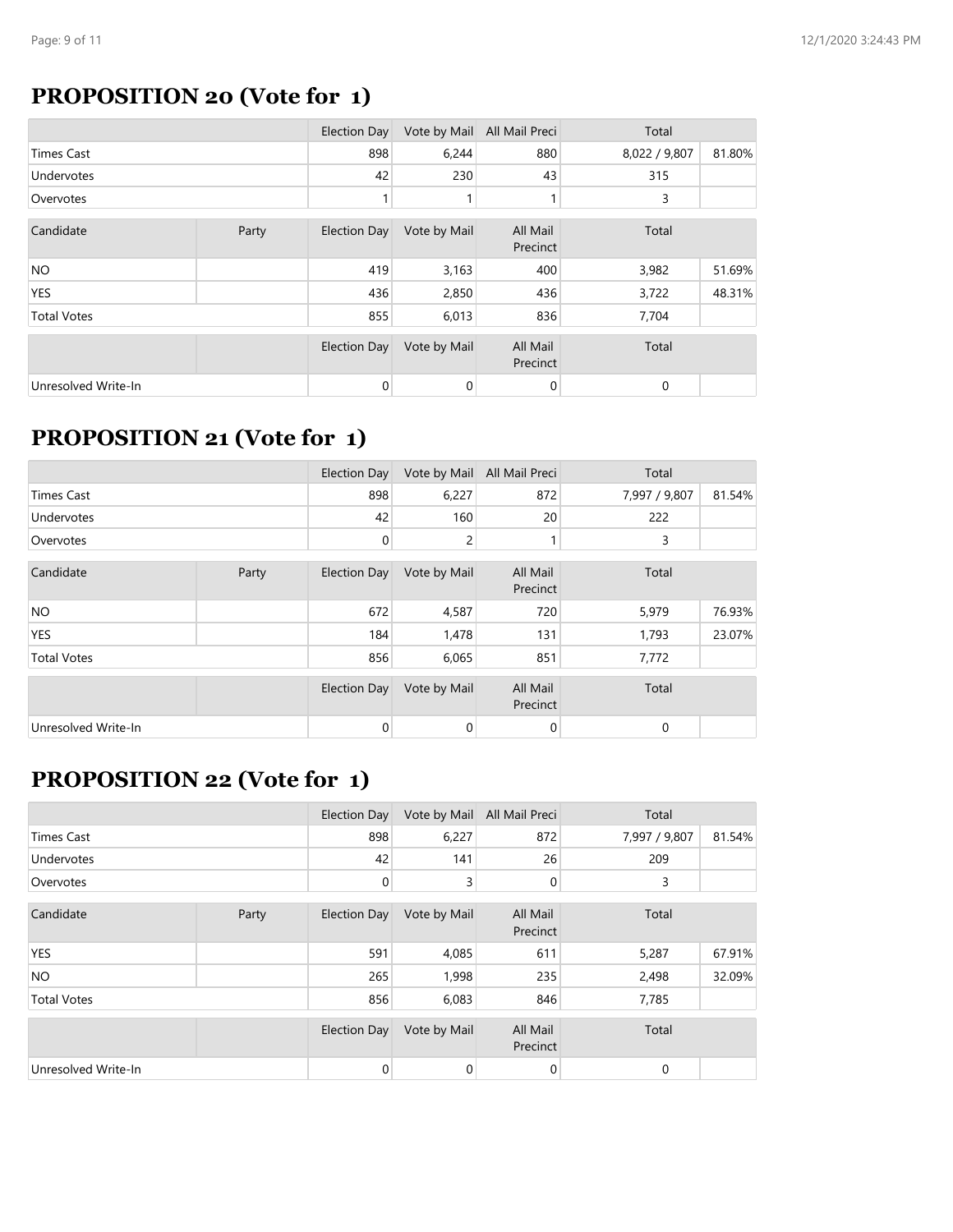### **PROPOSITION 23 (Vote for 1)**

|                     |       | Election Day        | Vote by Mail | All Mail Preci       | Total         |        |
|---------------------|-------|---------------------|--------------|----------------------|---------------|--------|
| <b>Times Cast</b>   |       | 898                 | 6,227        | 872                  | 7,997 / 9,807 | 81.54% |
| <b>Undervotes</b>   |       | 30                  | 137          | 27                   | 194           |        |
| Overvotes           |       | 0                   | 2            | 0                    | 2             |        |
| Candidate           | Party | <b>Election Day</b> | Vote by Mail | All Mail<br>Precinct | Total         |        |
| NO.                 |       | 642                 | 4,439        | 698                  | 5,779         | 74.08% |
| <b>YES</b>          |       | 226                 | 1,649        | 147                  | 2,022         | 25.92% |
| <b>Total Votes</b>  |       | 868                 | 6,088        | 845                  | 7,801         |        |
|                     |       | <b>Election Day</b> | Vote by Mail | All Mail<br>Precinct | Total         |        |
| Unresolved Write-In |       | 0                   | 0            | $\mathbf 0$          | 0             |        |

#### **PROPOSITION 24 (Vote for 1)**

|                     |       | Election Day        | Vote by Mail | All Mail Preci       | Total         |        |
|---------------------|-------|---------------------|--------------|----------------------|---------------|--------|
| <b>Times Cast</b>   |       | 898                 | 6,227        | 872                  | 7,997 / 9,807 | 81.54% |
| Undervotes          |       | 61                  | 242          | 27                   | 330           |        |
| Overvotes           |       | 0                   | 0            | 0                    | 0             |        |
| Candidate           | Party | Election Day        | Vote by Mail | All Mail<br>Precinct | Total         |        |
| <b>NO</b>           |       | 491                 | 3,308        | 520                  | 4,319         | 56.33% |
| <b>YES</b>          |       | 346                 | 2,677        | 325                  | 3,348         | 43.67% |
| <b>Total Votes</b>  |       | 837                 | 5,985        | 845                  | 7,667         |        |
|                     |       | <b>Election Day</b> | Vote by Mail | All Mail<br>Precinct | Total         |        |
| Unresolved Write-In |       | 0                   | 0            | 0                    | 0             |        |

### **PROPOSITION 25 (Vote for 1)**

|                     |       | Election Day        | Vote by Mail | All Mail Preci       | Total         |        |
|---------------------|-------|---------------------|--------------|----------------------|---------------|--------|
| <b>Times Cast</b>   |       | 898                 | 6,227        | 872                  | 7,997 / 9,807 | 81.54% |
| <b>Undervotes</b>   |       | 60                  | 230          | 20                   | 310           |        |
| Overvotes           |       | 0                   | 0            | 0                    | 0             |        |
| Candidate           | Party | <b>Election Day</b> | Vote by Mail | All Mail<br>Precinct | Total         |        |
| <b>NO</b>           |       | 642                 | 4,240        | 658                  | 5,540         | 72.07% |
| <b>YES</b>          |       | 196                 | 1,757        | 194                  | 2,147         | 27.93% |
| <b>Total Votes</b>  |       | 838                 | 5,997        | 852                  | 7,687         |        |
|                     |       | <b>Election Day</b> | Vote by Mail | All Mail<br>Precinct | Total         |        |
| Unresolved Write-In |       | 0                   | 0            | 0                    | 0             |        |